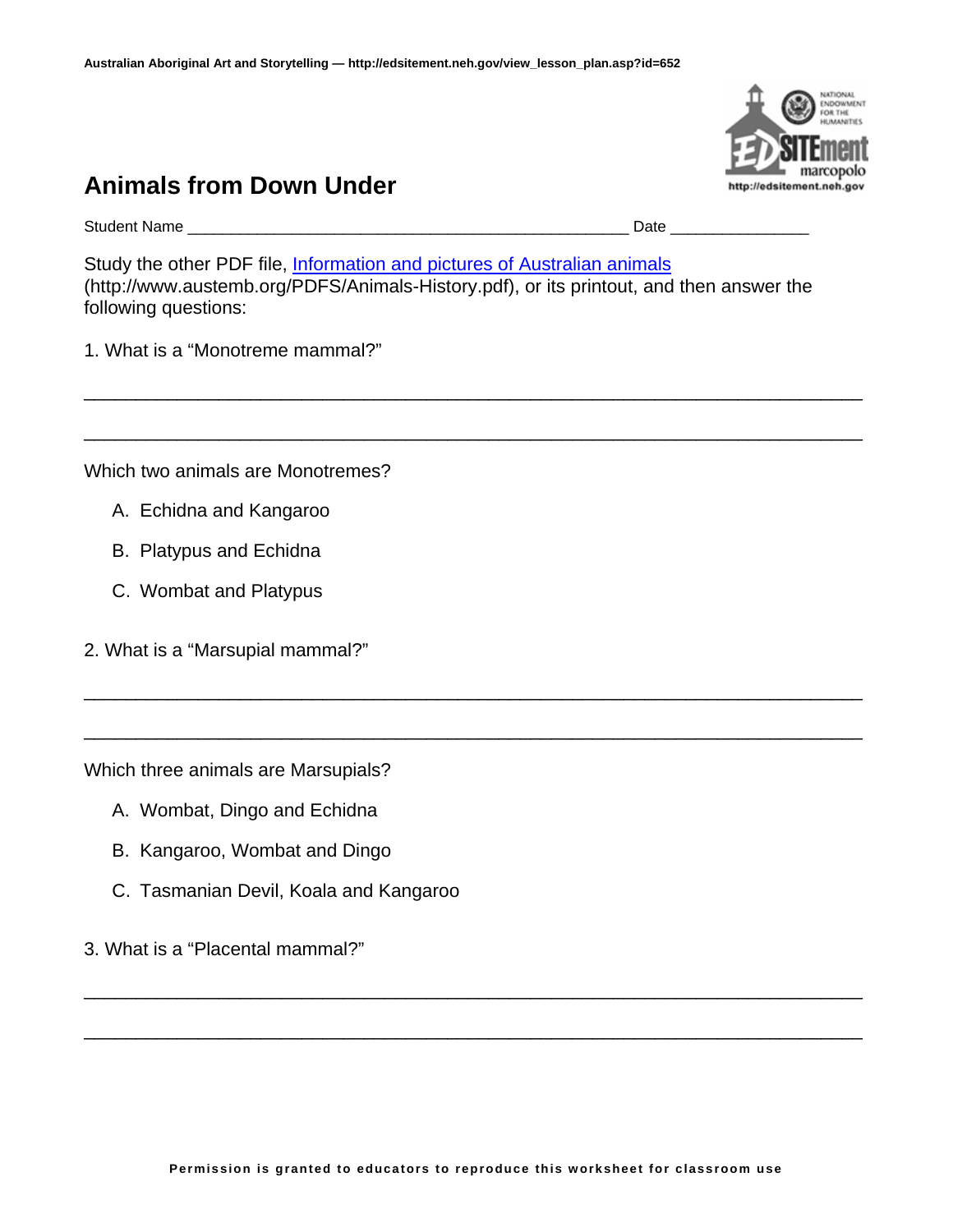**Australian Aboriginal Art and Storytelling — http://edsitement.neh.gov/view\_lesson\_plan.asp?id=652** 

Which of the following is a Placental mammal?

- A. Kangaroo
- B. Wombat
- C. Dingo
- D. Platypus
- 4. Which Australian bird has a big head and kills snakes?
	- A. Lyre Bird
	- B. Kookaburra
	- C. Emu
- 5. Which Australian bird is the second largest bird in the world?
	- A. Lyre Bird
	- B. Kookaburra
	- C. Emu
- 6. What two species of Crocodile live in Australia?
	- A. Biggie and Smallie
	- B. Estuarine and Fresh Water
	- C. Sea and Lake
- 7. Of the two crocodile species, which one is bigger?
- 8. How many species of snakes are there in Australia?
	- A. About 20
	- B. About 200
	- A. About 160

\_\_\_\_\_\_\_\_\_\_\_\_\_\_\_\_\_\_\_\_\_\_\_\_\_\_\_\_\_\_\_\_\_\_\_\_\_\_\_\_\_\_\_\_\_\_\_\_\_\_\_\_\_\_\_\_\_\_\_\_\_\_\_\_\_\_\_\_\_\_\_\_\_\_\_